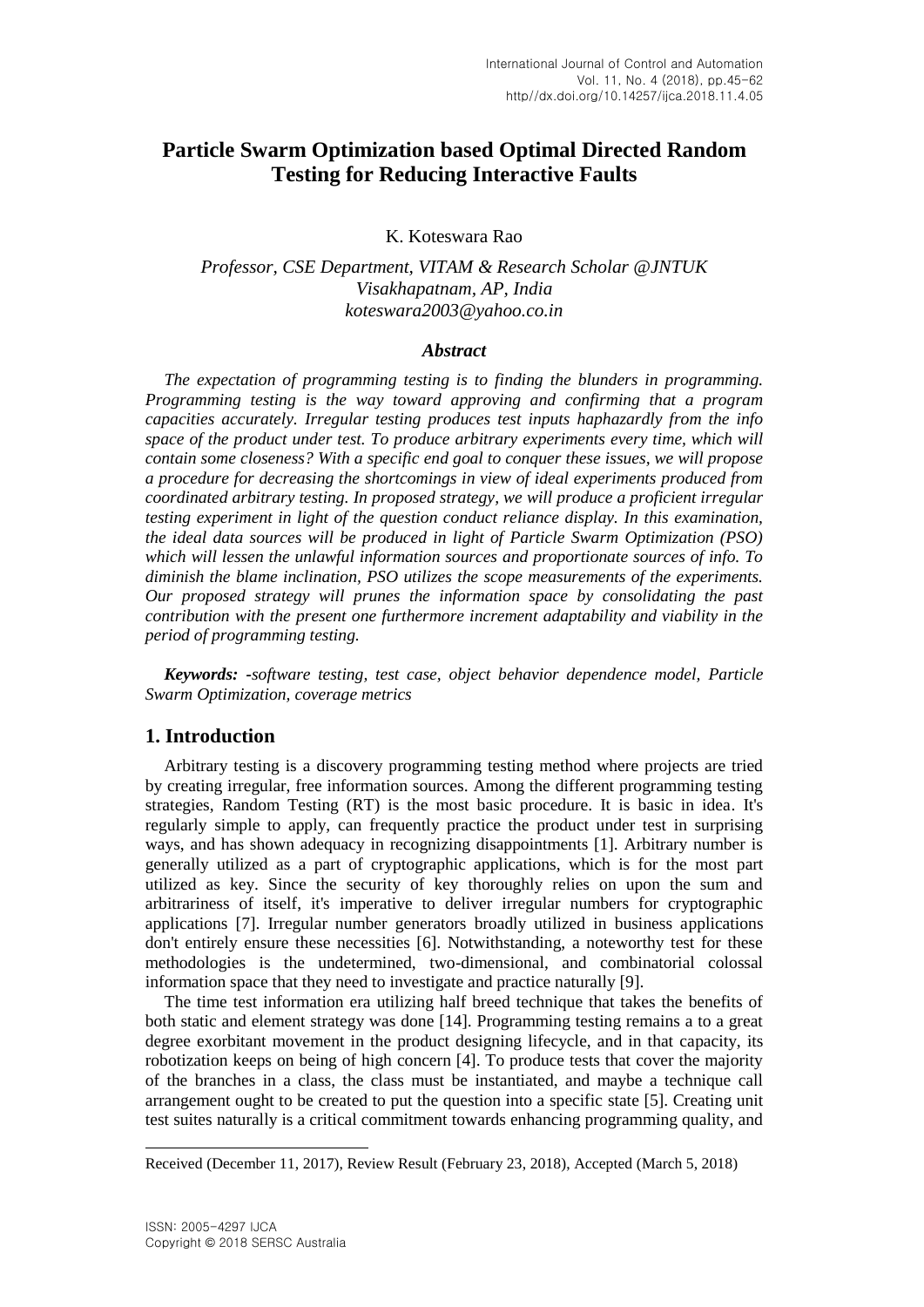procedures like inquiry based programming testing dynamic typical execution can productively deliver test suites accomplishing high code scope [3]. Model-based framework testing of utilizations with a GUI front-end to be more financially savvy and proficient contrasted with their conventional record-then-replay partners [8]. A change of RT exists to enhance its proficiency, for example, Adaptive Random Testing (ART) ART used to test numerical projects, in light of disappointment examples which comprises of three classes: square example, strip example, and point design [10]. Be that as it may, ART is less effective than irregular testing due to the additional errand of guaranteeing notwithstanding spreading of experiments, where the proficiency is measured as far as an ideal opportunity to produce an experiment [13]. Random test information era, creates test information in light of specific arbitrary sources of info frame some dissemination. Way situated and basic methodologies utilize the program's control stream diagram for test information era; they select a way, and utilize a procedure, for example, typical execution for era of test information. Objective arranged test-information era approaches select contributions to execute the chose objective, for example, explanation, condition scope, choice scope, regardless of the way taken [12]. The reason for a finding is a test suite, and regularly the current test suite is not upgraded for creating amazing symptomatic reports. Henceforth, is critical to produce tests to enhance finding. There are numerous accessible test era methods Search-Based Software Testing (SBST). Worldwide inquiry calculations are Genetic Algorithms [15].

## **2. Related Works**

Bo Yu, and Zeliang Pang [16] have proposed the enhanced uniform plan procedure to outline test information for planning test set was exhibited. Tests demonstrate that that the enhanced uniform plans procedure was steadiness and could supplant the mix test strategy right now for the test time being restricted in view of the speculation testing.

Padgham *et al.*, [17] have proposed a model-based prophet era strategy for unit testing conviction seek goal specialists. They build up a blame model in view of the elements of the center units to catch the sorts of issues that might be experienced and characterize how to consequently produce an incomplete, uninvolved prophet from the specialist plan models Line both the blame model and the prophet era by testing 14 operator frameworks. More than 400 issues were raised, and these were examined to find out whether they spoke to bona fide blames or were false positives. They found that more than 70 percent of issues raised were demonstrative of issues in either the plan or the code. Of the 19 checks performed by their prophet, flaws were found by everything except 5 of these checks. They additionally observed that 8 out the 11 blame sorts distinguished in their blame model displayed no less than one blame. The assessment demonstrates that the blame model was a gainful conceptualization of the issues not out of the ordinary in specialist unit testing and that the prophet could locate a considerable number of such blames with generally little overhead as far as false positives.

Bestoun S. Ahmed *et al.*, [18] have proposed a procedure to be utilized for GUI utilitarian testing. The system produces the required experiments for the GUI under test utilizing the combinatorial plan and after that it removers the undesirable experiments. The Simplified Swarm Optimization hypothesis was utilized to advance the experiments considering the combinatorial plan ideas. By producing the experiments the tests connected to a genuine contextual investigation to test the viability of the procedure. The key knowledge in that work was to influence the way that combinatorial outline could be utilized productively and viably for various testing contextual analyses and it could be utilized additionally as a part of GUI testing.

Andrea Arcuri and Lionel Briand [19] have proposed a few hypotheses depicting the likelihood of irregular testing to distinguish connection blames and contrast the outcomes with combinatorial testing when there are no requirements among the elements that can be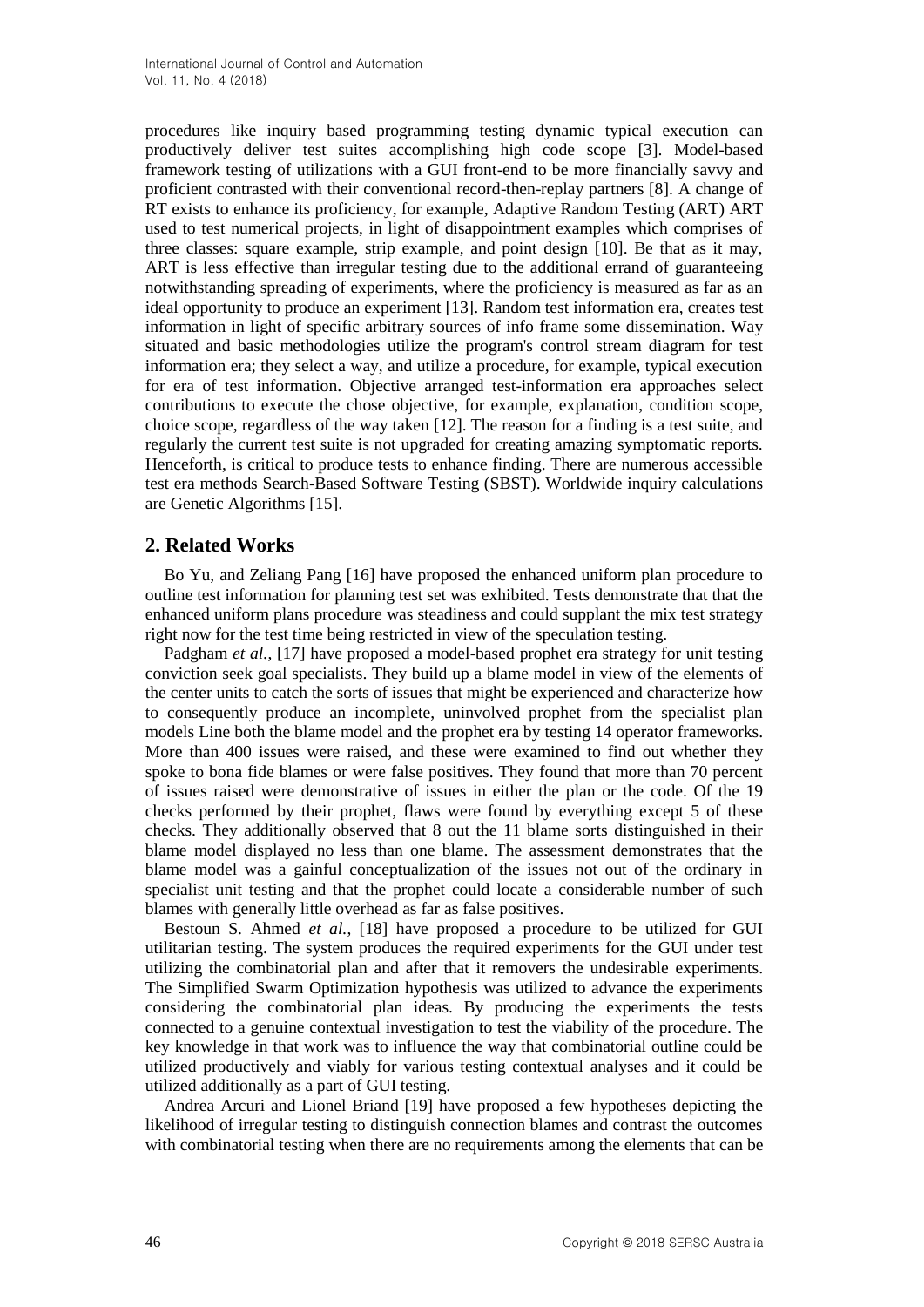a piece of an item. Irregular testing turns out to be significantly more viable as the quantity of elements increments and focalizes toward equivalent viability with combinatorial testing. Given that combinatorial testing involves critical computational overhead within the sight of hundreds or a great many components, the outcomes recommend that there are sensible situations in which arbitrary testing may beat combinatorial testing in huge frameworks. Moreover, in like manner circumstances where test spending plans are obliged and dissimilar to combinatorial testing; arbitrary testing can even now give least certifications on the likelihood of blame identification at any connection level. At the point when limitations were available among components, then arbitrary testing can admission self-assertively more regrettable than combinatorial testing.

Leandro L. Minku *et al.*, [20] have proposed a hypothetical examination has down to earth suggestions in view of it; they determine an enhanced EA plan. That incorporates normalizing representatives' commitment for various errands to guarantee they are not working additional time; a wellness capacity that requires less pre-characterized parameters and gives a reasonable slope towards plausible arrangements; and an enhanced representation and change administrator. Both that hypothetical and observational results demonstrate that our outline was extremely powerful. Joining the utilization of standardization to a populace gave the best results their investigations, and standardization was a key part for the handy viability of the new outline.

JunpengLv *et al.*, [21] have proposed a half and half approach that utilizations AT and arbitrary parcel testing (RPT) in a substituting way. The inspiration for that approach was that both systems were utilized to such an extent that the hidden computational manysided quality of AT was diminished by bringing RPT into the testing procedure without influencing the deformity location adequacy. A contextual analysis with seven genuine subject projects was introduced. The trial comes about exhibit that novel methodology extensively diminishes the computational overhead of the first AT technique yet at the same time beats the unadulterated RT procedure and PT system as far as the quantity of experiments used to distinguish and expel a given number of imperfections.

## **3. Problem Definition**

In this section briefly discussed the problem definition

- Object-Oriented Software Testing needs to manage new issues presented by the O-O components, for example, exemplification, legacy, polymorphism, and element authoritative.
- Automation of testing won't be that much beneficial as far as tedious and cost.
- Reducing the experiments at the season of creating dodge era of repetitive experiments while the other one can be viewed as a streamlining issue.
- Valid test arrangements are create from the state show. Their experiment era approach basically changes over the case outline issue into an arranging issue.
- Finding flaws competitor can be characterized in term of the generally known insignificant hitting set (MHS) issue.
- To distinguish infeasible ways for sparing computational time.
- The variable esteem in image might be an exceptionally complex to unravel.
- The number of ways is unbounded and choosing whether a way is practical or not is an un decidable issue all for all situation.
- The number of execution might be increasingly and it might come up short experiment regardless of the possibility that one exit at long last if there should arise an occurrence of infeasible way it won't end.
- The issue of infeasible way can be wiped out just by considering a design which has no way selector stage.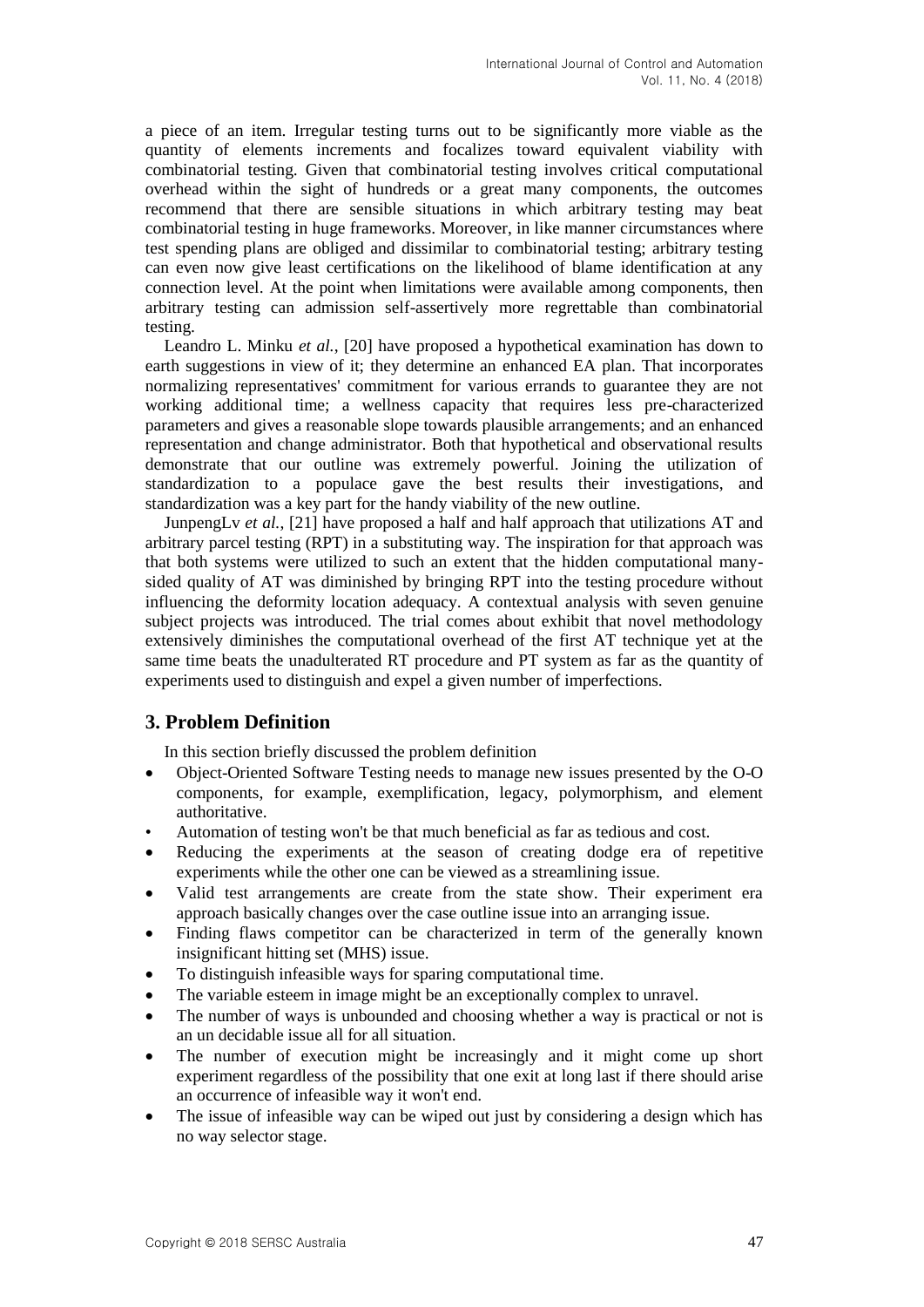The run time depends on characteristics of the problem instance in particular the problem

## **4. Proposed Method**

Software testing is huge and different field, replicating the different requirements that software artifacts must satisfy the different activities involved in testing and the different levels at which software can be checked. Arbitrary testing generates test inputs arbitrarily from the input space of the software under test. The basic feature of a random test generation technique is that it produces test inputs at arbitrary from a grammar or some other formal artifact explaining the input space. The most important purpose of the suggested method is to increase an effective technique for decreasing interactive faults based on optimal test case in direct random testing. For the generation of test cases the suggested method is employing Object Behavior Dependence Model (OBDM). The resulting inputs are fed to the PSO; the specified process of executed method is illustrated in Figure 4.1. The block diagram of the suggested method is illustrated in below,



**Figure 4.1. Block Diagram of Proposed Method**

OBDM: In sequence diagram set of nodes representing objects  $(O_b)$  and set of edges that indicate the function (F). Where,  $F \in S_f$  represents the synchronous function. Function has the following six attributes and has a direct dependency between the source and destination objects.

 $F_{source} \in O_b$  - Source of the function

 $F_{dest} \in O_b$  - Destination of the function and where  $F_{source} \neq F_{dest}$ 

Fname - Name of the function

 $F_{BW} \in S_f$ - Backward navigable function and where,  $F_{BW} \neq F$  it is denoted as "-".

 $F_{FR}$  - Probabilistic execution rate of a function in a Sequence Diagram and where,  $0 \le F_{FR}$  $\leq$  1 and the default value is 1. F<sub>EER</sub>- Expected execution rate of a function in a Sequence Diagram and where,  $0 \le F_{\text{EER}} \le 1$  and the default value is 1.We consider a branch control structure of a source code, in which the execution rate of a function may be affected.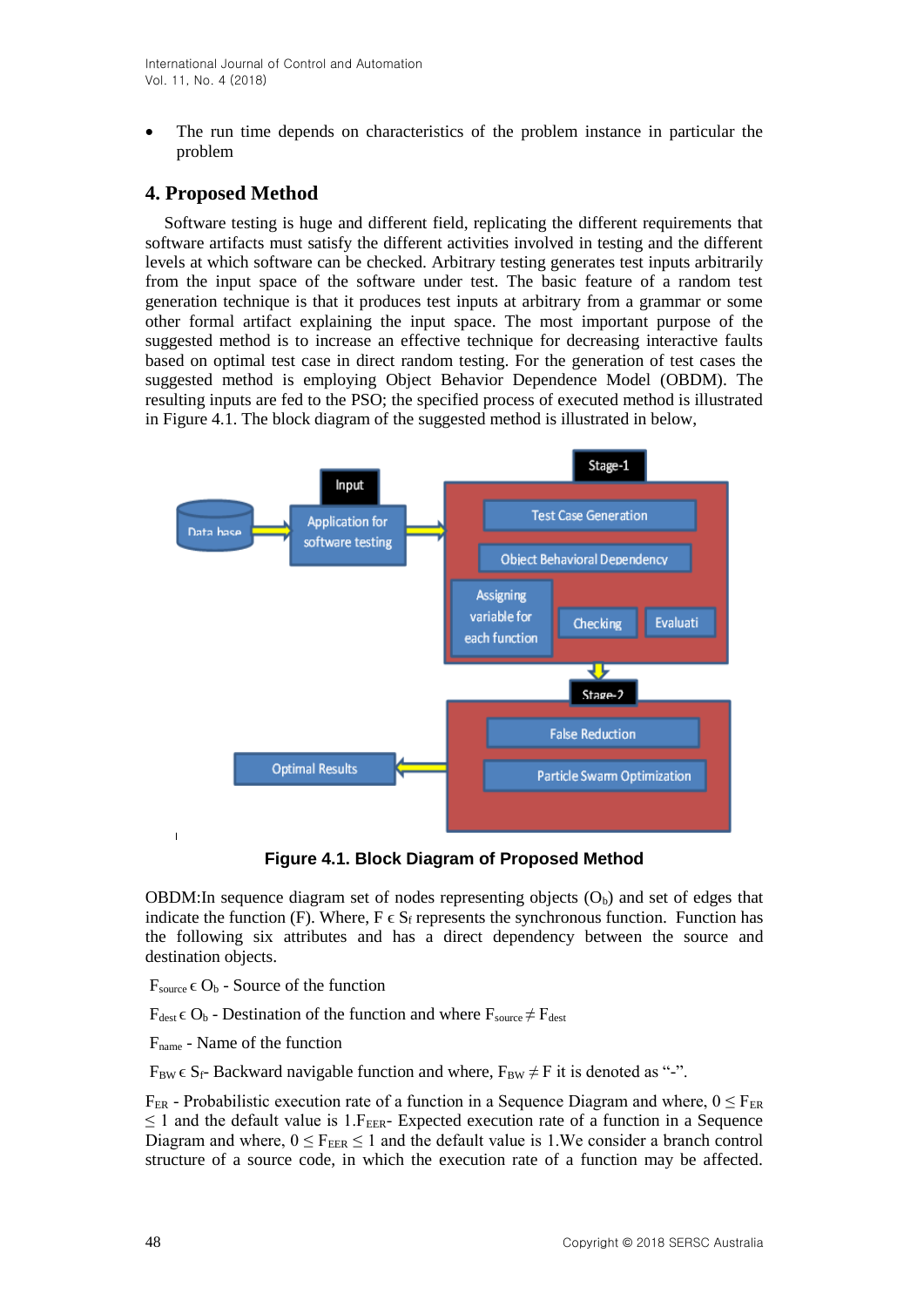Consider a function is in an alt combined fragment and only when the condition in the fragment is satisfied. If the function is executed within this condition fragment, then the probability of execution rate of a function is 0.5. Otherwise, the default value is 1. The expected execution rate of a function is a probability of the execution rate of a sequence diagram. In other words, it is the probability of the execution time for the total number of functions in a particular class to the execution time for the total number of functions in the whole input application. The function in a sequence diagram is executed only when it is activated. The default value of  $F_{EER}$  is also 1. Our proposed method has two stages namely,

- 1. Test case generation
	- Object Behavior Dependence Model (OBDM)
- 2. False reduction
	- Particle Swarm Optimization (PSO)

### **Stage 1:**

### **4.1. Test Case Generation**

The suggested method produces the test cases based on the Object Behavior Dependence Model (OBDM). The application which we are checking, takes as an input for object behavior dependence model in software testing. Each application has the number of function that is employed for the generation of test case. The suggested OBDM method principally focuses on the functions and coverage metrics of the application that we are applied for the test case generation. This will avoid generating duplicate and insignificant test cases. The function name is symbolized as a variable in our executed method. The execution of the OBDM shown bellow

INPUT APPLICATION PATH : src\bank TOTAL NUMBER OF CLASSES IN INPUT FILE :: 47

1 : src\bank\ABank1.java

2 : src\bank\Acounter.java

………………………… …………………………

47 : src\bank\Withdrawal.java

FINDING FUNCTIONS OF EACH CLASSES FUNCTION NAME AND CORRESPONDING CLASSES main src\bank\ABank1.java ABank1 src\bank\ABank1.java …………………………………………

…………………………………………

wd src\bank\Withdrawal.java TOTAL NUMBER OF FUNTIONS IN ALL CLASSES : 108

In flowchart (Figure 4.2) the overall process of test case generation is illustrated and specifically made cleared below with some examples,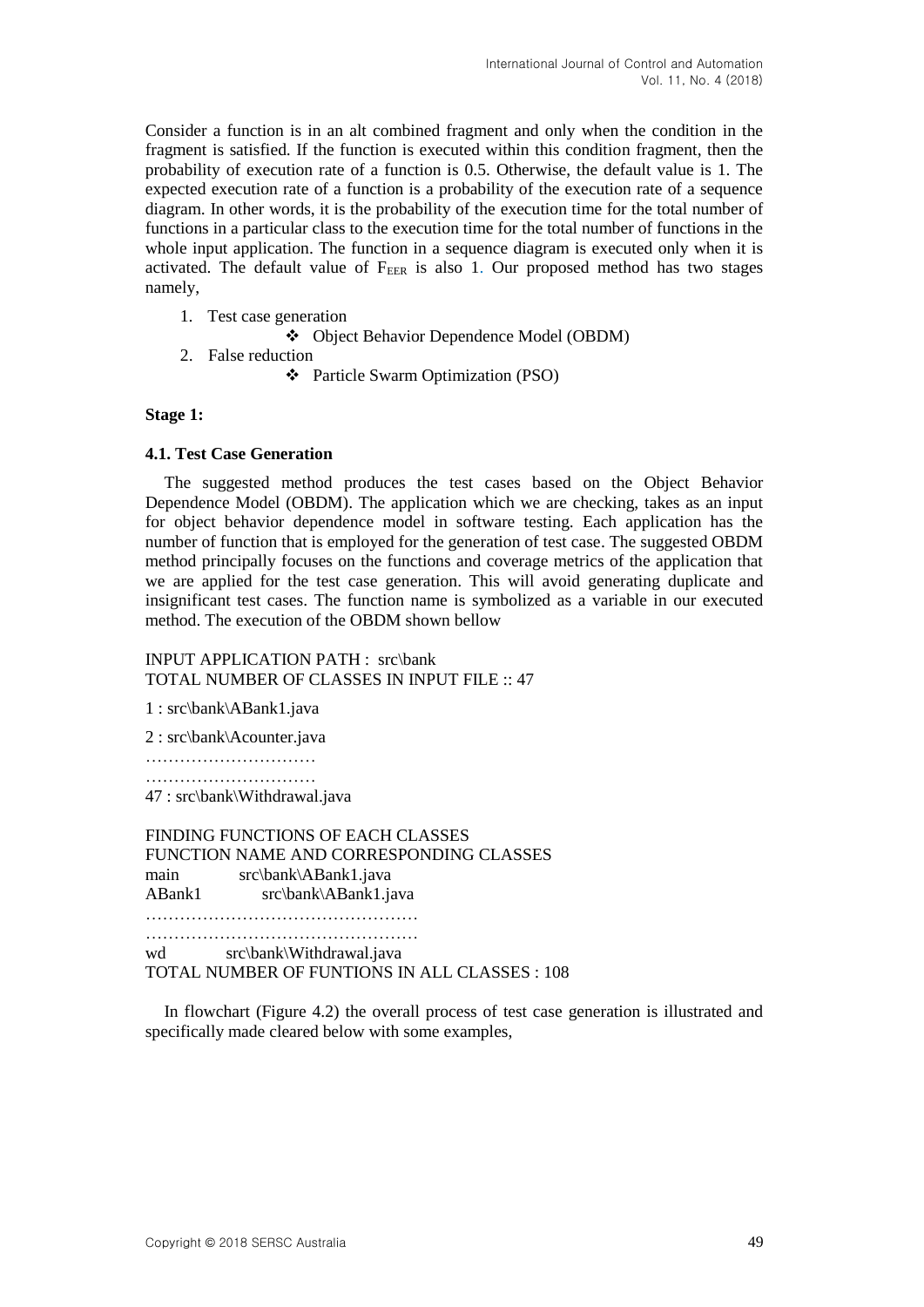International Journal of Control and Automation Vol. 11, No. 4 (2018)



**Figure 4.2. Flowchart for Test Case Generation using OBDM**

Figure 4.2. illustrates the Generation process of test case. Reflect on each function as the source function. For each source function, a variable name is specified, and then each function is verified to find whether it is previously allocated for some other task. If it is previously been allocated, next the related variable name should be assigned in the test case, or else, allocate as illogical. If any function contains of "if" condition then allocates 0.5 values in the test case or else assign one. For the given function ratio will be worked out and at last symbolize the destination function. After that, attach all the test case to the coverage matrix. Here we are assuming the probability value, any function consist of "if" condition we assume 0.5 values otherwise one.

FINDING IF VALUE OF EACH FUNCTIONS. IF FUNCTIONS CONTAINS IF STATEMENT MEANS ASSIGN VALUE IS 0.5 OTHERWISE 1 VALUE AND ITS CORRESPONDING FUNCTION  $1.0$  :: main 1.0 :: ABank1 …………………………………… 0.5 :: wd FINDING OBDM VALUE O1 --> main( $-1.0, 0.06481481481481481$ ) --> O1 [O1, main, -, 1.0, 0.06481481481481481, O1, main] …………………………………………………………. [O47, wd, -, 1.0, 0.018518518518518517, O35, menu] SOURCE ID FUN NAME PARENT NAME IF VALUE RATIO VAL DES ID CLASS NAME [O1, main, -, 1.0, 0.06481481481481481, O1, main] …………………………………………………………… …………………………………………………………… [O47, wd, -, 1.0, 0.018518518518518517, O35, menu]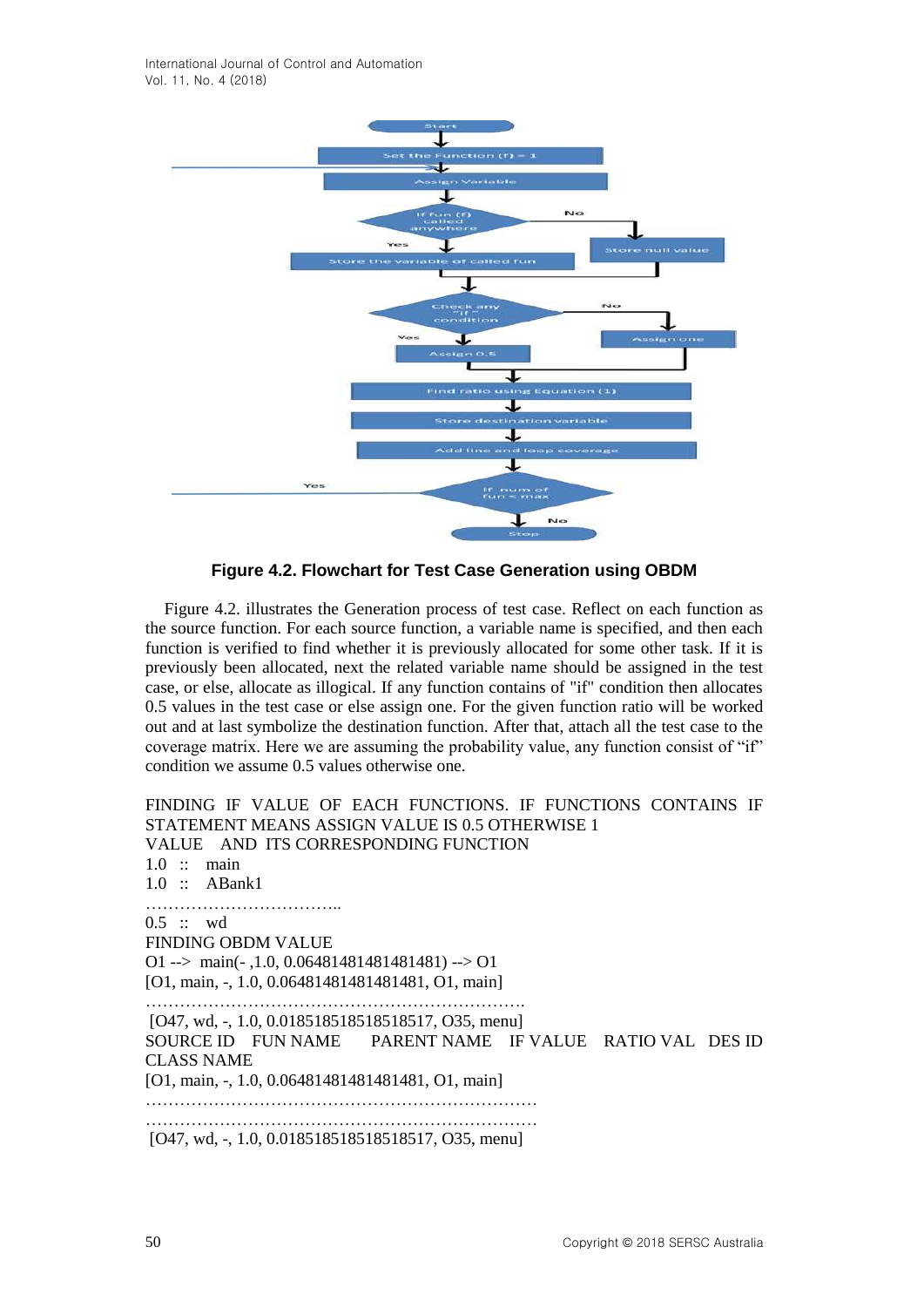Ratio value will be calculated for the given function and finally represent the destination function. Then add all the test case to the coverage matrix.

$$
Ratio = \frac{how \ much \ time \ call \ the \ other \ function}{Total \ function} \tag{1}
$$

The suggested method employs only the line coverage and loop coverage from the coverage metrics.

FINDING RATIO VALUES. NUMBER OF TIMES THE FUNTION CALLED BY OTHER FUNCTIONS // TOTAL NUMBER OF FUNCTIONS

RATIO VALUE AND ITS FUNCTION NAME

0.06481481481481481 :: src\bank\ABank1.java

0.06481481481481481 :: src\bank\ABank1.java ………………………………………………………

0.009259259259259259 :: src\bank\Withdrawal.java

#### **Line Coverage:**

Line coverage is as well identified as the statement coverage or segment coverage. Only correct conditions are wrapped by line coverage. It as well measures the quality of the code and makes sure the flow of different path in that code.

$$
line \, \, \text{cov} \, \, \text{erage} = \frac{\, \text{number of lines } \, \text{exercised}}{\, \text{total number of lines}} \tag{2}
$$

### FINDING LINE COVERAGE

CLASS NAME FUNCTION NAME LINE COVERED BY IF PART STATEMENT LINE COVERED BY ELSE PART STATEMENT

[ABank1, main, 0, 0]

[ABank1, ABank1, 0, 0]

……………………………………

[Testing, errorread, 0, 0]

#### **Loop coverage:**

This coverage metrics reports whether each loop body is implemented zero times, precisely once and more than once. This metrics reports whether loop body is implemented precisely once and more than once for do-while loops. And as well, whileloops and for-loops perform more than once.

FINDING LOOP COVERAGE

CLASS NAME FUNCTION NAME LINES COVERED BY LOOPING STATEMENT TOTAL NUMBER OF LINES IN FUNCTION [ABank1, main, 0, 5] [ABank1, ABank1, 0, 41]

…………………………

[Testing, errorread, 0, 13] COMBINING LINE COVERAGE AND LOOP COVERAGE VALUES [ABank1, main, 0, 0]

………………………………

#### [Testing, errorread, 0, 0]

This data is not accounted by other coverage metrics. For example, reflect on one application; it has two classes with four functions here the function names are symbolized as a variable one. The specified process illustrated in table.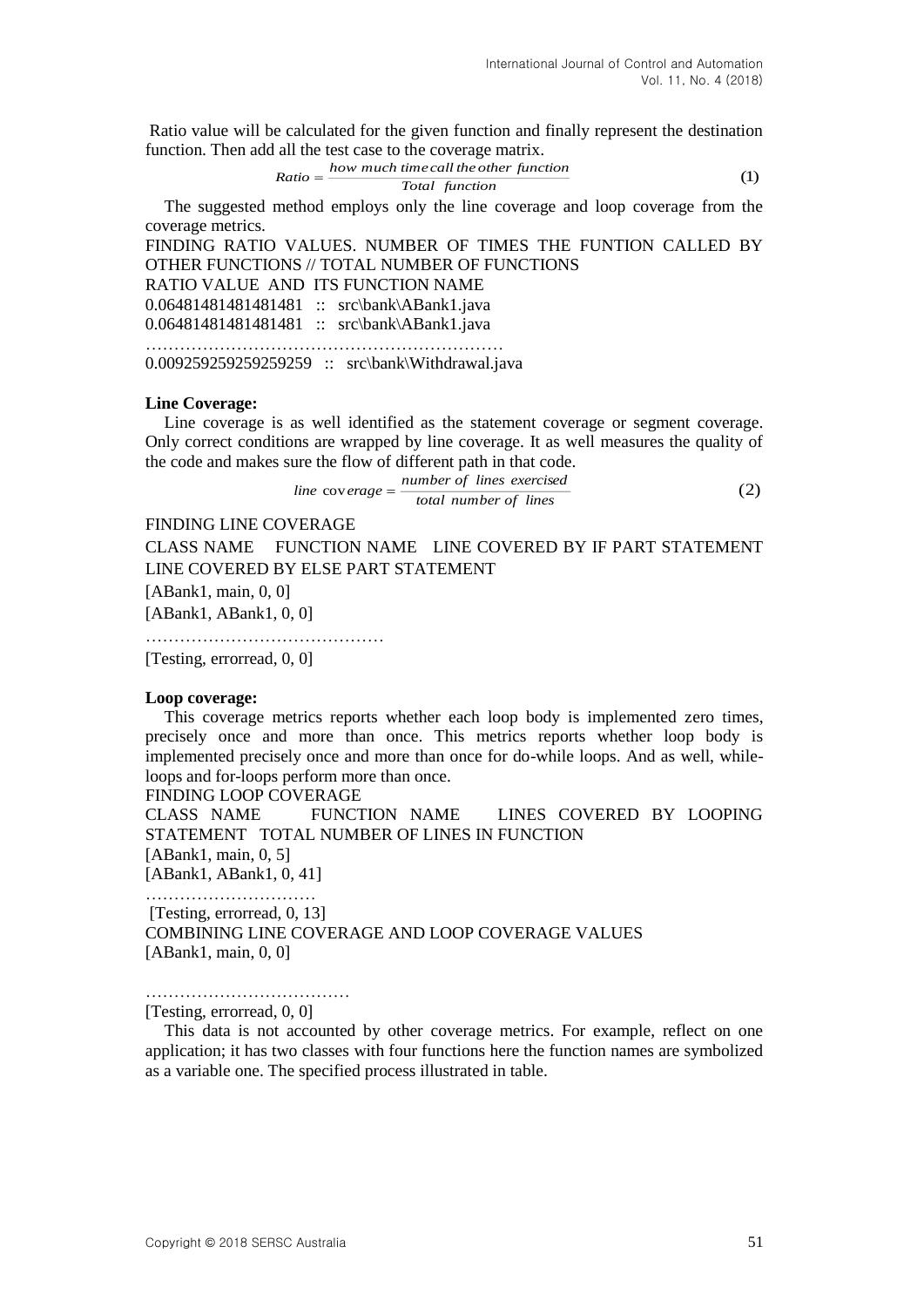

Variable name for the functions A1, A2, B1, B2 and C1 are F1, F2, F3, F4 and F5. In our proposed method, the test case contains source function name, probability value, ratio value, destination function name, line coverage and loop coverage. Test case generation process with the corresponding example is given below,

GENERATING TESTCASES BY COMBINING OBDM VALUES LINE COVERAGE AND LOOP COVERAGE VALUES [O1, main, -, 1.0, 0.06481481481481481, O1, main, 0, 0] [O1, main, -, 1.0, 0.018518518518518517, O5, main, 0, 0] ……………………………………………………………… ……………………………………………………………… [O46, main, -, 1.0, 0.0833333333333333333333, O45, findrf, 0, 0] TOTAL NUMBER OF TESTCASES :: 661

We are taking the input function is banking application. It contains nearly 47 classes and 108 functions. Total number of test case generation in stage 1 is around 661. Next resulting test case generation is fed to the PSO. Since we will produce test cases in each time it encloses some resemblance on each time. Suggested method employs the genetic algorithm in order to decrease the fault occurrence of the test cases.

### **Stage 2:**

### **4.2. False Reduction**

False reduction is basically defined as the reduction of added parameters which are not required for processing. In our proposed method, we generate enormous test cases in which some of those test cases are not required for processing. Also there may be similar test cases that are being generated at each time interval. In order to select the concerned test cases we require some efficient techniques. The next stage of the suggested method is false reduction by means of the PSO. Here in our proposed method genetic algorithm for false reduction will obtain optimized results. In this research, the optimal inputs will be produced based on Particle Swarm Optimization (PSO) which will decrease the illegal inputs and equivalent inputs. The overall procedure of PSO.

**4.2.1. Particle Swarm Optimization:** Particle swarm optimization is naturally motivated computational inquiry and improvement technique created in 1995 by Ebberhart and Kennedy on the social conduct of fowls running or fish tutoring. Fundamental PSO is proper for basic advancement issue .PSO calculation imitates from conduct of creature society that

- 1. Do not have pioneer
- 2. Will discover nourishment by irregular
- 3. Follow one of the individuals from the gathering that has the nearest position with sustenance source (potential arrangement)

4. Flocks will accomplish their best condition through correspondence among the individuals. Who as of now have better arrangement?

5. Animal which has a superior condition will illuminate to its rushes and other will move to that place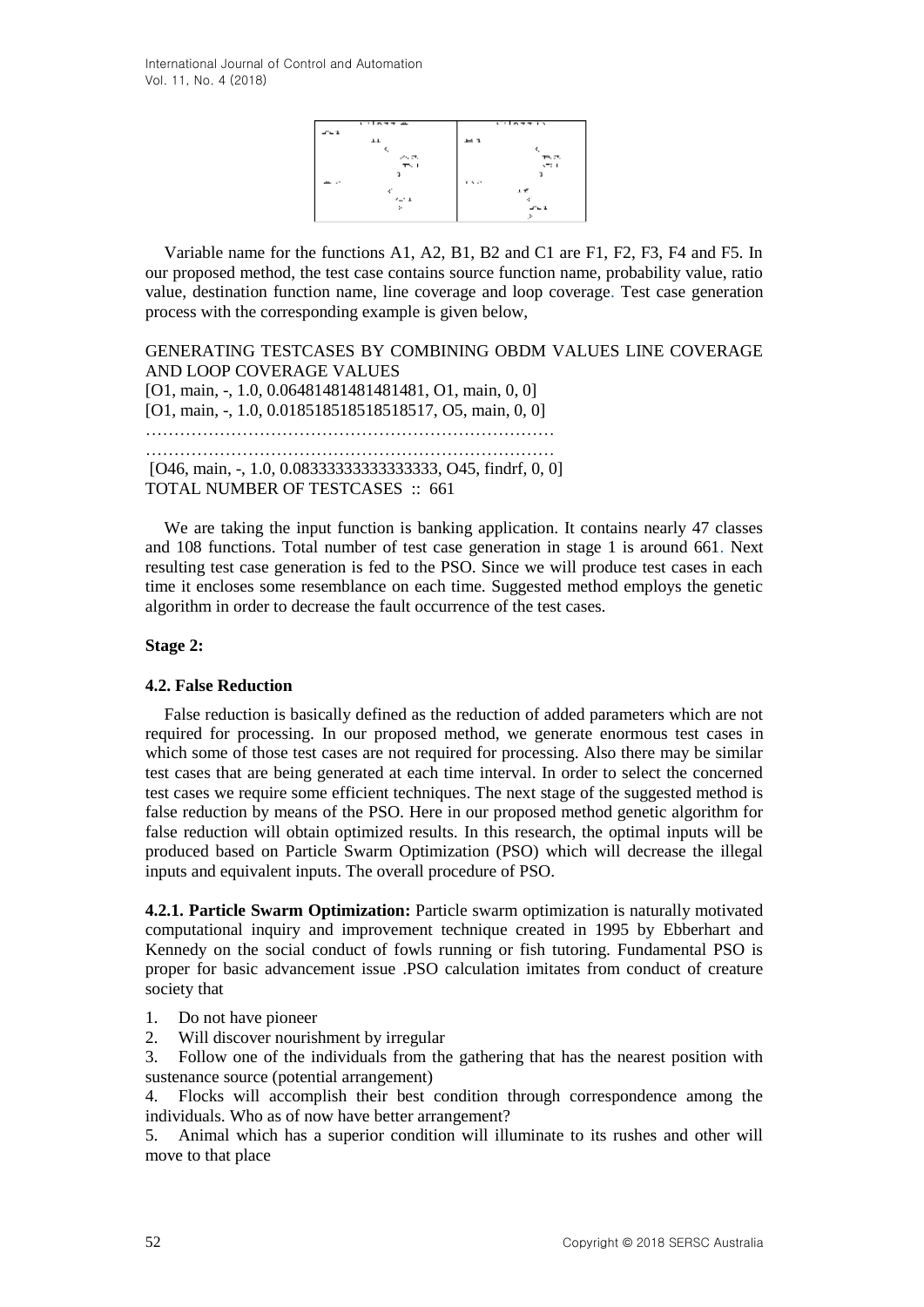6. This process will be continued (happen over and over) until the best condition or nourishment source watched

7. PSO comprises of swarm of particles, while a molecule speak to a potential arrangement

Investigation is the capacity of hunt calculation to investigate distinctive districts of pursuit space keeping in mind the end goal to find a decent ideal The swarm fly through hyperspace has two vital thinking capacities

- 1. Their (Pb ) memory of their own best position(local best)/claim position
- 2. Their neighborhoods position (worldwide best) (gb)

Position of the molecule is affected by speed Position of the particle is influenced by velocity

 $X_i^k$  denote current position of agent i at iteration k

The position of the particle is changed by adding velocity  $V_i^{k+1}$  to the current position

$$
\mathbf{X_i}^{k+1} = \mathbf{X_i}^k + \mathbf{V_i}^{k+1} \tag{1}
$$

$$
\mathbf{V}_{i}^{k+1} = \mathbf{V}_{i}^{k} + \mathbf{c}_{1} \mathbf{r}_{1} \left( \mathbf{P}_{best} - \mathbf{X}_{i}^{k} \right) + \mathbf{c}_{2} \mathbf{r}_{2} \left( \mathbf{g}_{best} - \mathbf{X}_{i}^{k} \right) \tag{2}
$$

With acceleration coefficients  $c_1$  and  $c_2$ Random vector  $r_1$  and  $r_2$ 

#### **Procedure:**

1. Assume the extent of gathering of molecule is N

2. Generate the underlying populace X with range  $X(B)$  and  $X(A)$  by irregular request to get  $X1, X2, \ldots, Xn$ 

3. After that the molecule "k" and speed at emphasis "i" are meant as Xik, Vik consequently introductory process will be  $X1(0)$ ,  $X2(0)$ … ...  $\ldots$   $Xn(0)$ ,  $Xi(0)$  (i = 1,2,3… … ..n) is called molecule or vector directions of the molecule, (for example, chromosomes in hereditary calculation)

4. Evolution of target capacity esteem is communicated by  $f[X1(0)]$ ,  $f[X2(0)]$ ,...  $f[Xn(0)]$  At that point figure speed of all particles, all particles move towards the ideal point with a speed. At first all the molecule speed is thought to be zero, set emphasis k  $= 1$ ,

At the k th emphasis discover two essential parameters for molecule "i"

- a. The best value of  $X_i^k$  particle i at iteration k and declare  $P_{best}$  at k
- b. Calculate velocity of particle i at iteration k using formulae(2) where  $c_1$  and  $c_2$ learning rates for individual and group,  $r_1$  and  $r_2$  are random numbers distributed in binary 0 and 1

 $c_1$ ,  $c_2$  represents weight of memory position of particle towards memory position of group generally  $c_1$  and  $c_2$  are taken as 2

Multiply  $c_1 r_1$ ,  $c_2 r_2$  ensure that particle will approach

- c. Calculate the position of the particle 'i'  $X_i^{k+1} = X_i^k + V_i^{k+1}$
- d. Find the fitness  $f[X_1^{(k)}], f[X_2^{(k)}], \dots, f[X_n^{(k)}]$



**Figure 4.3. Concept of Modification of a Searching Point by PSO**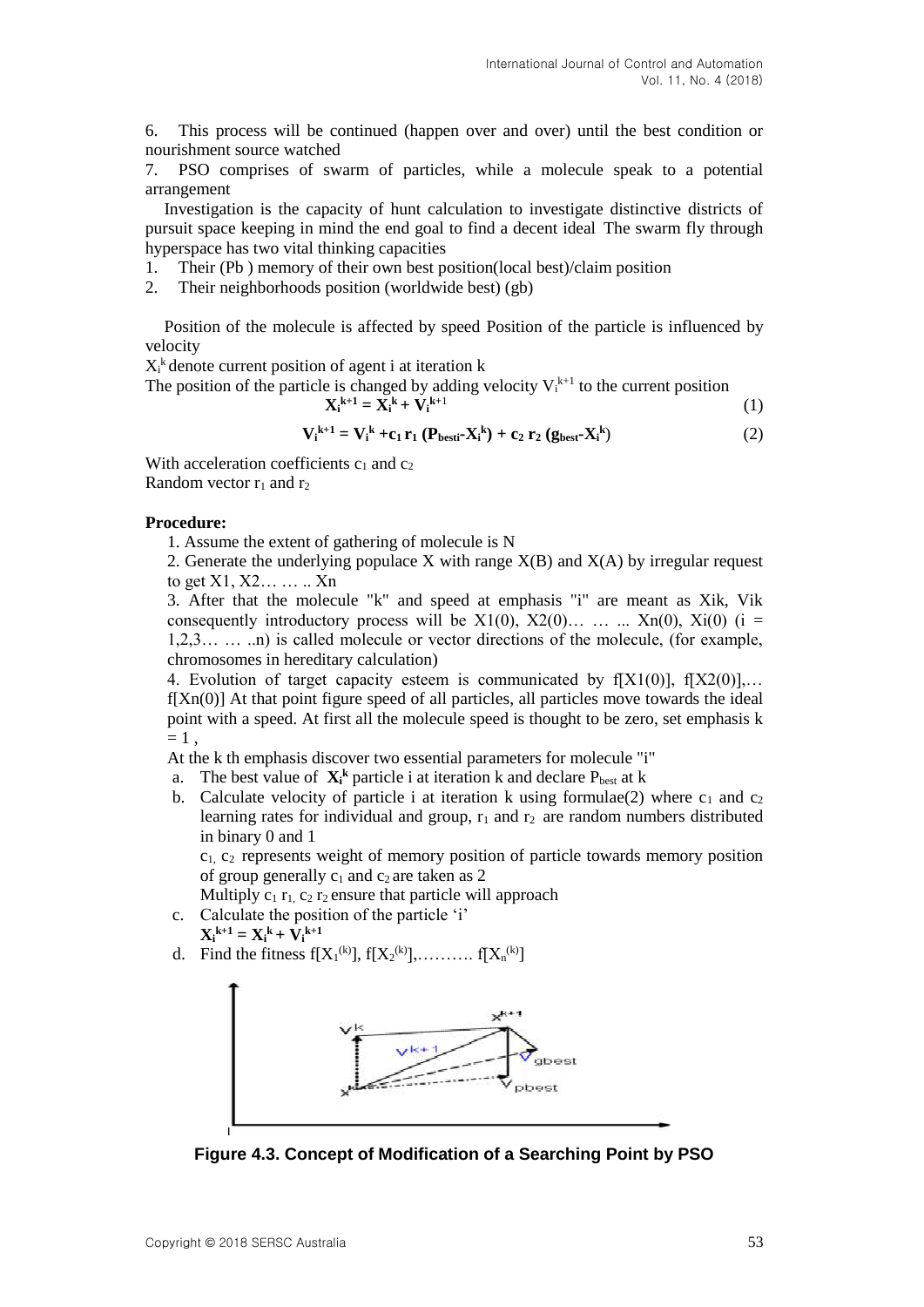

**Figure 4.4. Flowchart for General PSO Algorithm**

### **Step1: Initialization**

Initialize particles with random position and velocity vectors [O14, main, -, 1.0, 0.018518518518518517, O2, count, 0, 0] ini [O13, AMtrans, -, 1.0, 0.018518518518518517, O35, menu, 4.0, 0.0594059405940594] ini [O10, ALtrans, -, 1.0, 0.046296296296296294, O46, main, 0, 0] ini [O37, Mtrans, -, 1.0, 0.018518518518518517, O35, menu, 1.0, 0.05405405405405406] ini [O21, witdis, -, 1.0, 0.018518518518518517, O35, menu, 0, 0] ini [O19, APlo, -, 1.0, 0.018518518518518517, O10, main, 0, 0] ini [O42, Pplo, -, 1.0, 0.018518518518518517, O17, main, 1.25, 0.033707865168539325] ini [O45, main, -, 0.5, 0.08333333333333333, O45, findprio, 0, 0] ini [O12, Delet, -, 1.0, 0.06481481481481481, O1, ABank1, 1.5, 0.03571428571428571] ini [O15, APelo, -, 1.0, 0.018518518518518517, O37, main, 1.5, 0.012195121951219513] ini [O44, pridis, -, 1.0, 0.07407407407407407, O44, disprio, 0, 0] ini [O9, ACheck, -, 1.0, 0.018518518518518517, O35, menu, 0, 0] ini [O9, ACheck, -, 1.0, 0.018518518518518517, O17, APtrans, 0, 0] ini [O10, ALtrans, -, 1.0, 0.009259259259259259, O8, AGlo, 0, 0] ini [O28, Elo, -, 1.0, 0.018518518518518517, O13, main, 0, 0] ini [O11, main, -, 1.0, 0.018518518518518517, O11, Amenu, 0, 0] ini [O41, Ptrans, -, 1.0, 0.018518518518518517, O37, main, 0, 0] ini [O16, APelo, -, 1.0, 0.08333333333333333, O45, main, 1.5, 0.012195121951219513] ini [O17, APtrans, -, 1.0, 0.06481481481481481, O21, main, 0, 0] ini [O7, AElo, -, 1.0, 0.009259259259259259, O31, main, 0, 0] ini [0.0, 0.0, 0.0, 0.0, 0.0, 0.0, 0.0, 0.0, 0.0] vel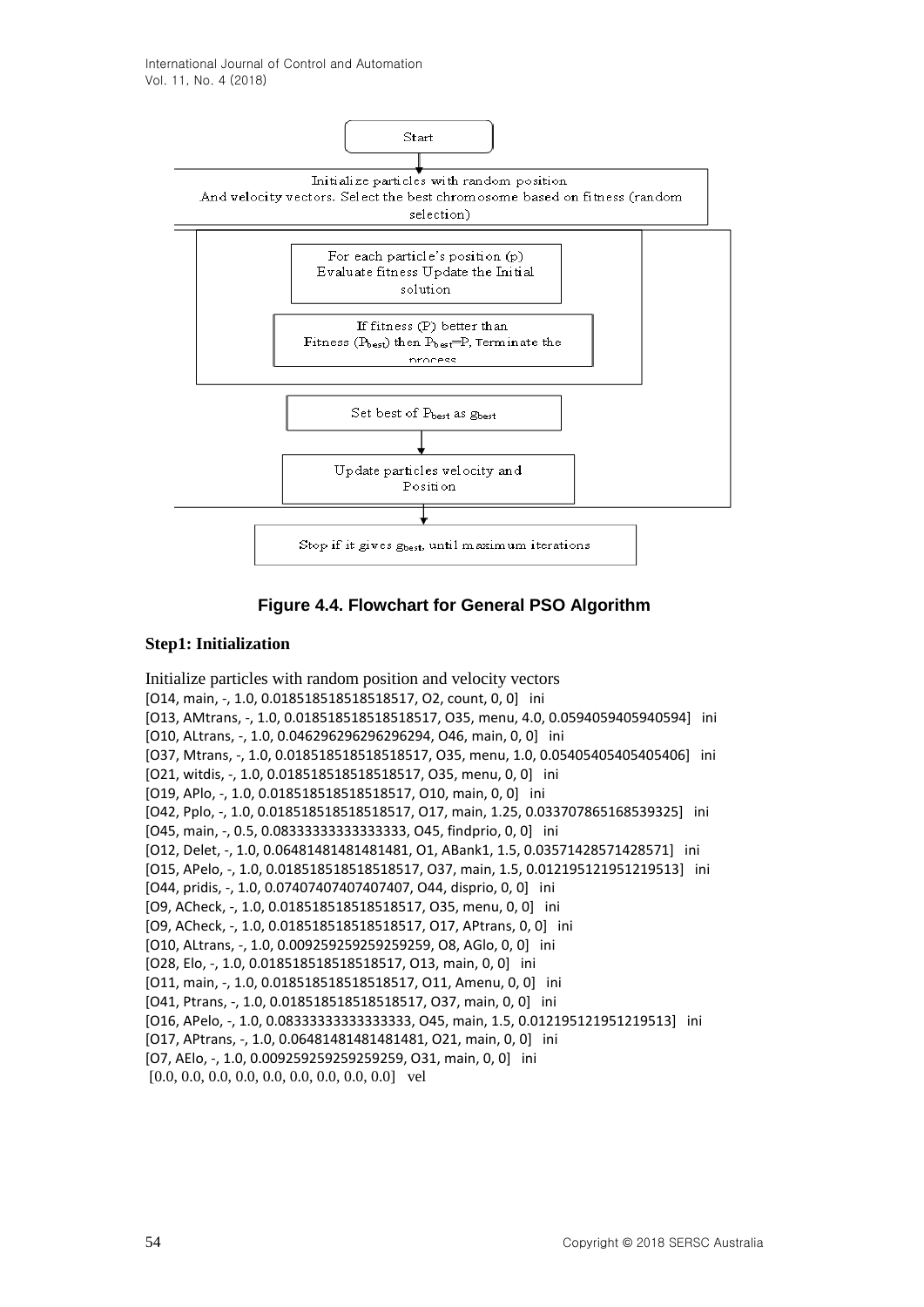[0.0, 0.0, 0.0, 0.0, 0.0, 0.0, 0.0, 0.0, 0.0] vel [0.0, 0.0, 0.0, 0.0, 0.0, 0.0, 0.0, 0.0, 0.0] vel [0.0, 0.0, 0.0, 0.0, 0.0, 0.0, 0.0, 0.0, 0.0] vel [0.0, 0.0, 0.0, 0.0, 0.0, 0.0, 0.0, 0.0, 0.0] vel [0.0, 0.0, 0.0, 0.0, 0.0, 0.0, 0.0, 0.0, 0.0] vel [0.0, 0.0, 0.0, 0.0, 0.0, 0.0, 0.0, 0.0, 0.0] vel [0.0, 0.0, 0.0, 0.0, 0.0, 0.0, 0.0, 0.0, 0.0] vel [0.0, 0.0, 0.0, 0.0, 0.0, 0.0, 0.0, 0.0, 0.0] vel [0.0, 0.0, 0.0, 0.0, 0.0, 0.0, 0.0, 0.0, 0.0] vel [0.0, 0.0, 0.0, 0.0, 0.0, 0.0, 0.0, 0.0, 0.0] vel [0.0, 0.0, 0.0, 0.0, 0.0, 0.0, 0.0, 0.0, 0.0] vel [0.0, 0.0, 0.0, 0.0, 0.0, 0.0, 0.0, 0.0, 0.0] vel [0.0, 0.0, 0.0, 0.0, 0.0, 0.0, 0.0, 0.0, 0.0] vel [0.0, 0.0, 0.0, 0.0, 0.0, 0.0, 0.0, 0.0, 0.0] vel [0.0, 0.0, 0.0, 0.0, 0.0, 0.0, 0.0, 0.0, 0.0] vel [0.0, 0.0, 0.0, 0.0, 0.0, 0.0, 0.0, 0.0, 0.0] vel [0.0, 0.0, 0.0, 0.0, 0.0, 0.0, 0.0, 0.0, 0.0] vel [0.0, 0.0, 0.0, 0.0, 0.0, 0.0, 0.0, 0.0, 0.0] vel [0.0, 0.0, 0.0, 0.0, 0.0, 0.0, 0.0, 0.0, 0.0] vel

### **Step2: Evaluate the Fitness**

Select the best chromosome based on fitness

| 1.0185185185185186 | 0.583333333333334  | 1.0185185185185186 |
|--------------------|--------------------|--------------------|
| 5.0779244591125785 | 2.6005291005291005 | 1.0185185185185186 |
| 1.0462962962962963 | 2.530713640469738  | 1.0185185185185186 |
| 2.0725725725725725 | 1.074074074074074  | 2.5955284552845526 |
| 1.0185185185185186 | 1.0185185185185186 | 1.0648148148148149 |
| 1.0185185185185186 | 1.0185185185185186 | 1.0092592592592593 |
| 2.302226383687058  | 1.0092592592592593 | 0.583333333333334  |
|                    |                    |                    |

### **Stage3: Update the Velocity and Position**

Select the  $P_{best}$  as  $g_{best}$  and update the velocity and position values

| 20 Velocity size        | $-0.145$                | 0.0202962962962963      |
|-------------------------|-------------------------|-------------------------|
| $-0.049$                | -0.008629213483146067   | 0.0                     |
| 0.021907407407407403    | 0.0                     | 0.0                     |
| 0.0                     | 0.0                     | $-0.195$                |
| 0.0                     | 0.0                     | 0.023074074074074073    |
| $-0.111000000000000002$ | 0.0                     | 0.0                     |
| 0.016592592592592593    | $-0.126$                | 0.0                     |
| $-0.8000000000000002$   | 0.0021851851851851854   | $-0.094$                |
| -0.012356435643564357   | $-0.576$                | 0.015425925925925926    |
| $-0.14$                 | -0.010714285714285714   | 0.0                     |
| 0.003185185185185185    | $-0.04100000000000001$  | 0.0                     |
| 0.0                     | 0.01399999999999999     | $-0.133$                |
| 0.0                     | $-0.27$                 | 0.01788888888888888     |
| $-0.112$                | -0.002024390243902439   | 0.0                     |
| 0.01374074074074074     | $-0.155$                | 0.0                     |
| $-0.218$                | 0.002                   | $-0.10500000000000001$  |
| -0.011675675675675677   | 0.0                     | 0.0                     |
| $-0.14300000000000002$  | 0.0                     | $-0.294$                |
| 0.009592592592592594    | $-0.08000000000000002$  | -0.0013658536585365857  |
| 0.0                     | 0.01594444444444444     | $-0.046000000000000006$ |
| 0.0                     | 0.0                     | 0.002074074074074074    |
| $-0.132$                | 0.0                     | 0.0                     |
| 0.01555555555555555555  | $-0.12400000000000003$  | 0.0                     |
| 0.0                     | 0.01633333333333333     | $-0.07800000000000001$  |
| 0.0                     | 0.0                     | 0.009777777777777778    |
| $-0.07500000000000001$  | 0.0                     | 0.0                     |
| 0.015685185185185184    | $-0.046000000000000006$ | 0.0                     |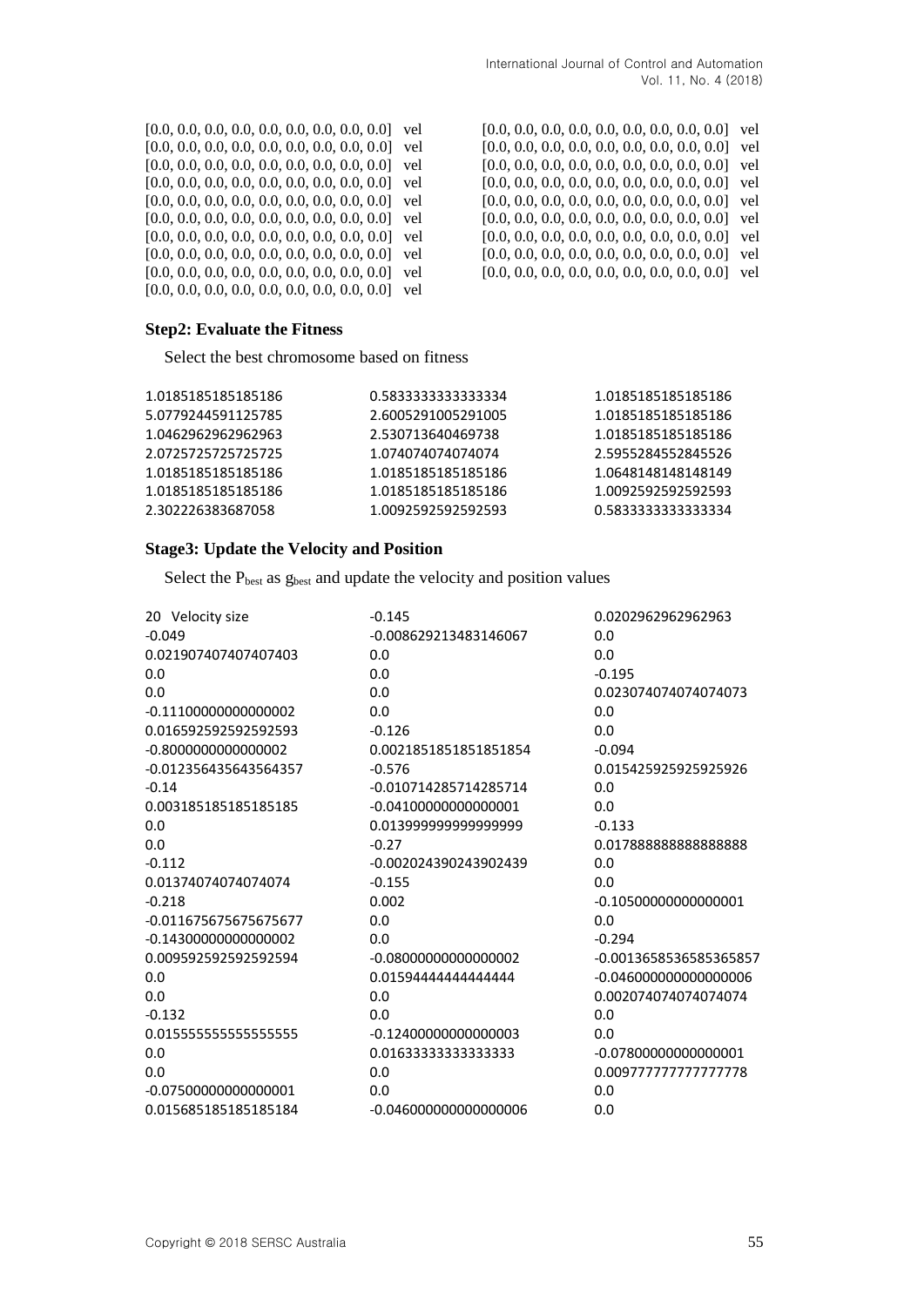[1.0, 1.0, 1.0, -0.049, 0.0, 1.0, 1.0, 0.0, 0.0] nv [1.0, 1.0, 1.0, -0.11100000000000002, 0.0, 1.0, 1.0, -0.8000000000000002, - 0.012356435643564357] nv [1.0, 1.0, 1.0, -0.14, -0.0031666666666666666, 1.0, 1.0, 0.0, 0.0] nv [1.0, 1.0, 1.0, -0.112, 0.0, 1.0, 1.0, -0.218, -0.011675675675675677] nv [1.0, 1.0, 1.0, -0.14300000000000002, 0.0, 1.0, 1.0, 0.0, 0.0] nv [1.0, 1.0, 1.0, -0.132, 0.0, 1.0, 1.0, 0.0, 0.0] nv [1.0, 1.0, 1.0, -0.07500000000000001, 0.0, 1.0, 1.0, -0.145, -0.008629213483146067] nv [1.0, 1.0, 1.0, 0.0, -0.011018518518518518, 1.0, 1.0, 0.0, 0.0] nv [1.0, 1.0, 1.0, -0.126, -0.00990740740740741, 1.0, 1.0, -0.576, -0.010714285714285714] nv [1.0, 1.0, 1.0, -0.04100000000000001, 0.0, 1.0, 1.0, -0.27, -0.002024390243902439] nv [1.0, 1.0, 1.0, -0.155, -0.005666666666666667, 1.0, 1.0, 0.0, 0.0] nv [1.0, 1.0, 1.0, -0.08000000000000002, 0.0, 1.0, 1.0, 0.0, 0.0] nv [1.0, 1.0, 1.0, -0.12400000000000003, 0.0, 1.0, 1.0, 0.0, 0.0] nv [1.0, 1.0, 1.0, -0.046000000000000006, 0.0017592592592592592, 1.0, 1.0, 0.0, 0.0] nv [1.0, 1.0, 1.0, -0.195, 0.0, 1.0, 1.0, 0.0, 0.0] nv [1.0, 1.0, 1.0, -0.094, 0.0, 1.0, 1.0, 0.0, 0.0] nv [1.0, 1.0, 1.0, -0.133, 0.0, 1.0, 1.0, 0.0, 0.0] nv [1.0, 1.0, 1.0, -0.10500000000000001, -0.012574074074074074, 1.0, 1.0, -0.294, - 0.0013658536585365857] nv [1.0, 1.0, 1.0, -0.046000000000000006, -0.0125, 1.0, 1.0, 0.0, 0.0] nv [1.0, 1.0, 1.0, -0.07800000000000001, 0.0011851851851851854, 1.0, 1.0, 0.0, 0.0] nv [O14, main, -, 0.951, 0.018518518518518517, O2, count, 0.0, 0.0] nin [O13, AMtrans, -, 0.889, 0.018518518518518517, O35, menu, 3.1999999999999997, 0.04704950495049505] nin [O10, ALtrans, -, 0.86, 0.04312962962962963, O46, main, 0.0, 0.0] nin [O37, Mtrans, -, 0.888, 0.018518518518518517, O35, menu, 0.782, 0.04237837837837838] nin [O21, witdis, -, 0.857, 0.018518518518518517, O35, menu, 0.0, 0.0] nin [O19, APlo, -, 0.868, 0.018518518518518517, O10, main, 0.0, 0.0] nin [O42, Pplo, -, 0.925, 0.018518518518518517, O17, main, 1.105, 0.025078651685393256] nin [O45, main, -, 0.5, 0.0723148148148148, O45, findprio, 0.0, 0.0] nin [O12, Delet, -, 0.874, 0.054907407407407405, O1, ABank1, 0.924, 0.024999999999999998] nin [O15, APelo, -, 0.959, 0.018518518518518517, O37, main, 1.23, 0.010170731707317074] nin [O44, pridis, -, 0.845, 0.0684074074074074, O44, disprio, 0.0, 0.0] nin [O9, ACheck, -, 0.9199999999999999, 0.018518518518518517, O35, menu, 0.0, 0.0] nin [O9, ACheck, -, 0.876, 0.018518518518518517, O17, APtrans, 0.0, 0.0] nin [O10, ALtrans, -, 0.954, 0.011018518518518518, O8, AGlo, 0.0, 0.0] nin [O28, Elo, -, 0.8049999999999999, 0.018518518518518517, O13, main, 0.0, 0.0] nin [O11, main, -, 0.906, 0.018518518518518517, O11, Amenu, 0.0, 0.0] nin [O41, Ptrans, -, 0.867, 0.018518518518518517, O37, main, 0.0, 0.0] nin [O16, APelo, -, 0.895, 0.07075925925925926, O45, main, 1.206, 0.010829268292682926] nin [O17, APtrans, -, 0.954, 0.052314814814814814, O21, main, 0.0, 0.0] nin [O7, AElo, -, 0.9219999999999999, 0.010444444444444444, O31, main, 0.0, 0.0] nin 0.9695185185185184 4.154568023469014 0.9031296296296296 1.730896896896897 0.8755185185185185 0.8865185185185185 2.0735971702039118 0.5723148148148148 1.8779074074074074 2.217689250225835 0.9134074074074073 0.9385185185185184 0.8945185185185185 0.9650185185185185 0.8235185185185184 0.9245185185185185 0.8855185185185185 2.182588527551942 1.0063148148148149 0.9324444444444444

[O13, AMtrans, -, 0.889, 0.018518518518518517, O35, menu, 3.1999999999999997, 0.04704950495049505] PB

This process can be continued up to maximum iterations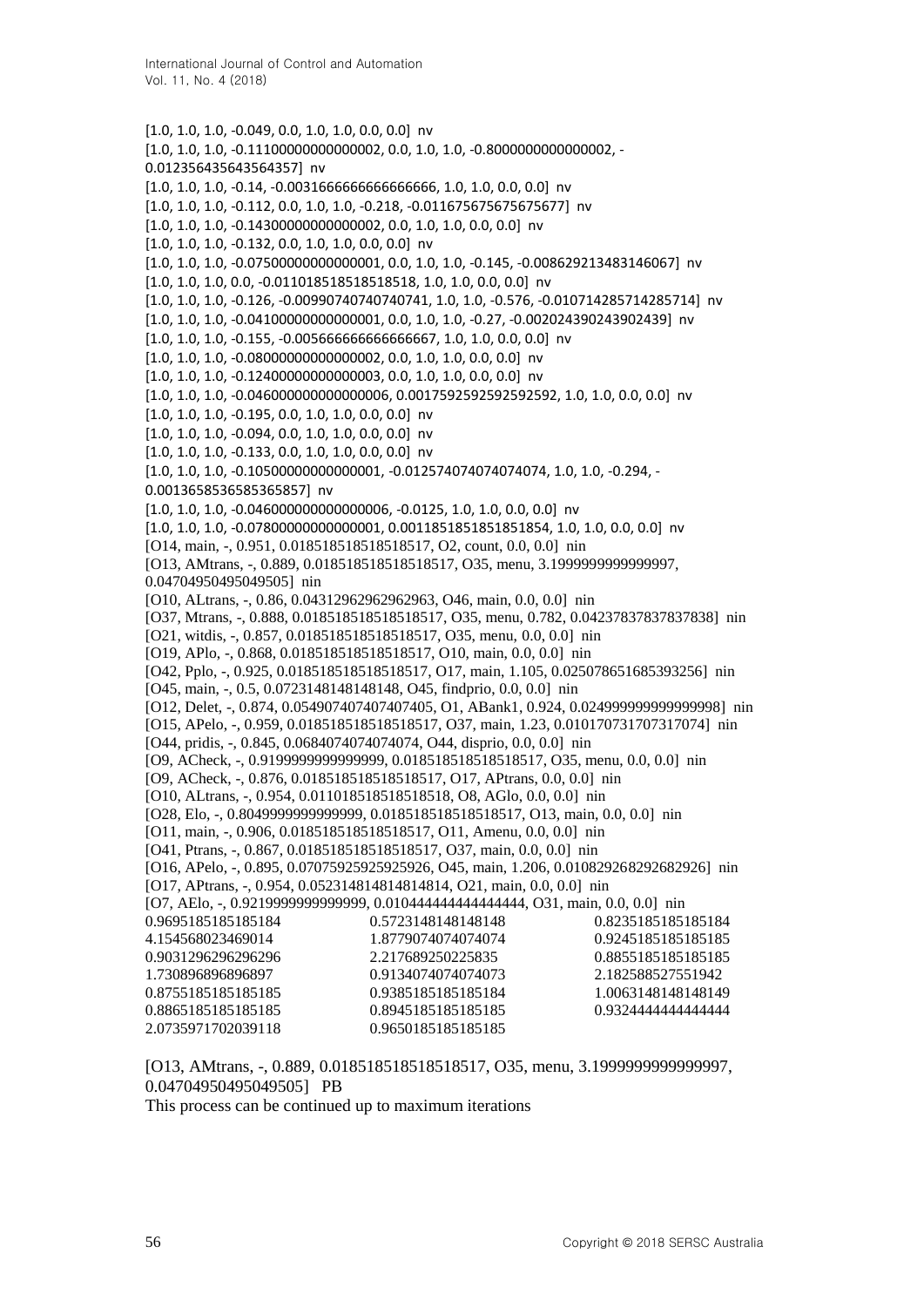#### **Step 4:** Stop if maximum iterations reached

[1.0, 1.0, 1.0, -38.46970941708035, -0.0020258061257385305, 1.0, 1.0, 0.0, 0.0] nv [1.0, 1.0, 1.0, -10.826620780132703, -0.004014488135639966, 1.0, 1.0, -133.28346769285147, - 2.798266758108666] nv [1.0, 1.0, 1.0, -5.7215921625676485, -7.286723024977166E-4, 1.0, 1.0, 0.0, 0.0] nv [1.0, 1.0, 1.0, -8.900818501514365, -9.911283075949916E-4, 1.0, 1.0, -34.46890205483821, - 2.3303930855214783] nv [1.0, 1.0, 1.0, -11.926487299425936, -0.003360098040782415, 1.0, 1.0, 0.0, 0.0] nv [1.0, 1.0, 1.0, -9.642519520711728, -0.0013126997645417368, 1.0, 1.0, 0.0, 0.0] nv [1.0, 1.0, 1.0, -18.44801559398597, -8.432464348483342E-4, 1.0, 1.0, -28.579586098929212, - 1.1815838770437035] nv [1.0, 1.0, 1.0, -4.991078006003284, -1.9050786459257014, 1.0, 1.0, 0.0, 0.0] nv [1.0, 1.0, 1.0, -21.359839354045754, -0.9406518791668655, 1.0, 1.0, -105.14997126588231, - 1.467908112611272] nv [1.0, 1.0, 1.0, -13.713943551896467, -0.0054949706853327, 1.0, 1.0, -53.29736434911815, - 0.7519682434659887] nv [1.0, 1.0, 1.0, -9.821113257607239, -1.7162909429755113, 1.0, 1.0, 0.0, 0.0] nv [1.0, 1.0, 1.0, -30.54664281886151, -0.0045526568772264325, 1.0, 1.0, 0.0, 0.0] nv [1.0, 1.0, 1.0, -1.6600358494822434, -9.830117929937186E-4, 1.0, 1.0, 0.0, 0.0] nv [1.0, 1.0, 1.0, -9.089850865589856, -0.004272499623245838, 1.0, 1.0, 0.0, 0.0] nv [1.0, 1.0, 1.0, -18.8943057763019, -4.5863434894852294E-4, 1.0, 1.0, 0.0, 0.0] nv [1.0, 1.0, 1.0, -19.503159783835482, -9.101665964294671E-4, 1.0, 1.0, 0.0, 0.0] nv [1.0, 1.0, 1.0, -16.144711723719592, -0.0013877945314070292, 1.0, 1.0, 0.0, 0.0] nv [1.0, 1.0, 1.0, -10.186429853578263, -3.3459292373048264, 1.0, 1.0, -47.71764905079706, - 0.5531836295577511] nv [1.0, 1.0, 1.0, -3.1582259011396125, -1.319917665972488, 1.0, 1.0, 0.0, 0.0] nv [1.0, 1.0, 1.0, -10.86074273703561, -0.005372462018684108, 1.0, 1.0, 0.0, 0.0] nv [O14, main, -, 21.25963516998779, 0.0021509189029655824, O2, count, 0.0, 0.0] nin [O13, AMtrans, -, 5.518432196307798, 2.986122377568821E-4, O35, menu, 68.39896074907045, 1.4384400412216856] nin [O10, ALtrans, -, 3.078900126559721, 0.015482174700317524, O46, main, 0.0, 0.0] nin [O37, Mtrans, -, 4.571385776094006, 5.080372638523508E-4, O35, menu, 15.97784036985717, 1.219138462637854] nin [O21, witdis, -, 6.315700892892442, 5.641573309992363E-4, O35, menu, 0.0, 0.0] nin [O19, APlo, -, 5.151123017403034, 1.0554453441883466E-4, O10, main, 0.0, 0.0] nin [O42, Pplo, -, 9.634674470112905, 2.330052420727981E-4, O17, main, 14.660087225026018, 0.563865493879369] nin [O45, main, -, 2.3461483820232996, 0.9672230104456945, O45, findprio, 0.0, 0.0] nin [O12, Delet, -, 10.69997717526925, 0.5137223112969806, O1, ABank1, 60.153795393853656, 0.8193560102090038] nin [O15, APelo, -, 7.490605283477058, 0.004863289647072211, O37, main, 23.459013555692522, 0.36134168914810244] nin [O44, pridis, -, 5.228391571617731, 0.9134365455336555, O44, disprio, 0.0, 0.0] nin [O9, ACheck, -, 16.255797228452536, 0.0033553472875998006, O35, menu, 0.0, 0.0] nin [O9, ACheck, -, 0.8951438824249194, 0.0028225535427520696, O17, APtrans, 0.0, 0.0] nin [O10, ALtrans, -, 5.190181299633801, 8.618007350981796E-4, O8, AGlo, 0.0, 0.0] nin [O28, Elo, -, 10.48541855378265, 2.9710232880642614E-4, O13, main, 0.0, 0.0] nin [O11, main, -, 9.555797062204135, 0.005495413543037521, O11, Amenu, 0.0, 0.0] nin [O41, Ptrans, -, 8.74778118236108, 9.185595590317072E-4, O37, main, 0.0, 0.0] nin [O16, APelo, -, 5.432759951475537, 1.683716622148466, O45, main, 23.78380296118636, 0.31354183397224084] nin [O17, APtrans, -, 1.6129877744647412, 0.660917148544206, O21, main, 0.0, 0.0] nin [O7, AElo, -, 5.854263080031273, 0.00932872309894292, O31, main, 0.0, 0.0] nin \*\*\*\*\*\*\*\*\*\*\*\*\*\*\*\*\*\*\*\*\*\*\*\*\*\*\*\*\*\*\*\*\*\*\*\*\*\*\*\*\*\*\*\*\*\*\*\*\*\*\*\*\*\*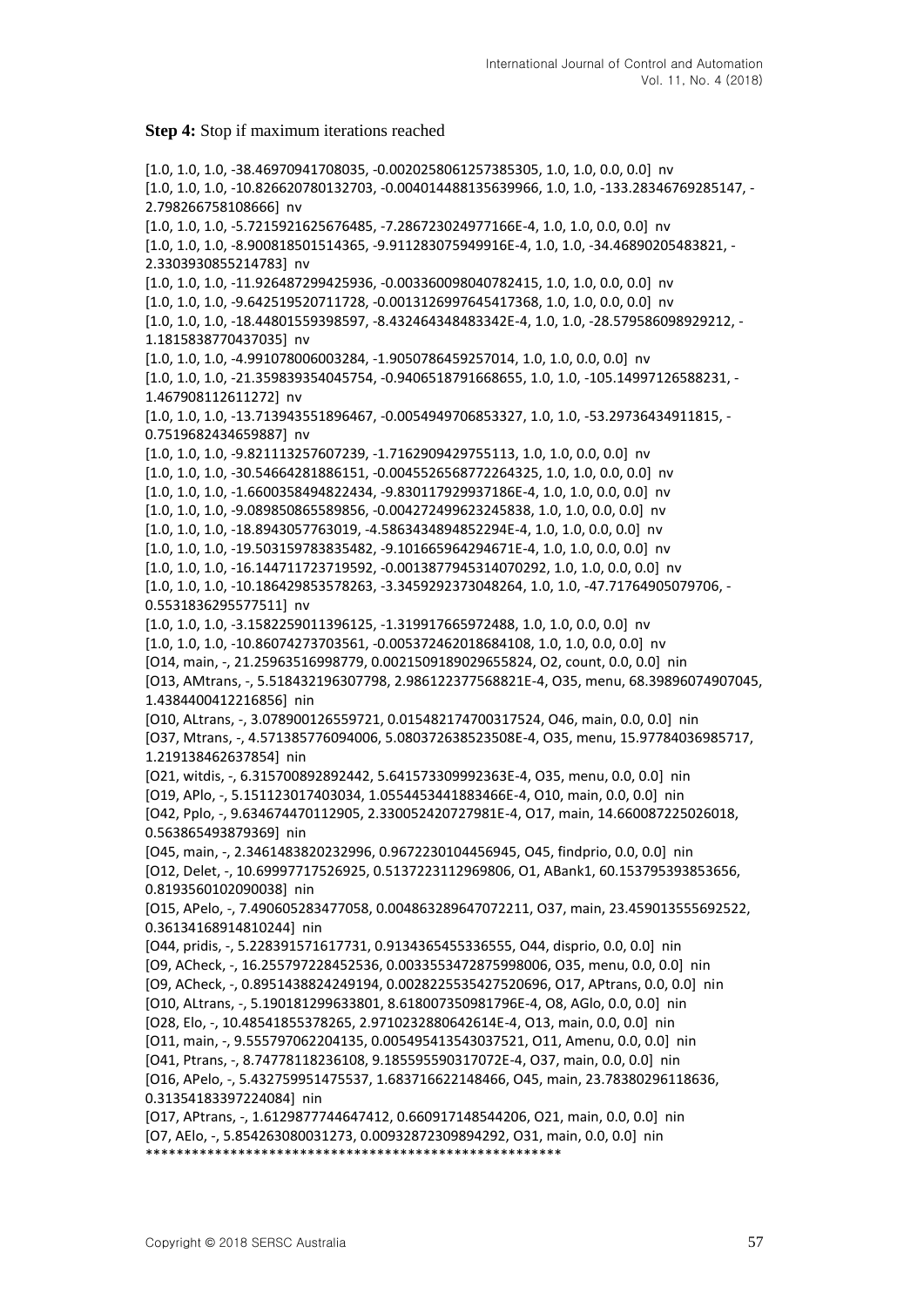| 17.214250972121267                              | 0.7686975323930698                                                | 6              |
|-------------------------------------------------|-------------------------------------------------------------------|----------------|
| final                                           | final                                                             | 20             |
| 71.55623812039079 final                         | 3.9030802648442022                                                | 11             |
| 2.6589028830107426                              | final                                                             | 5              |
| final                                           | 8.409048754539391 final                                           | 17             |
| 23.93324819885647 final                         | 9.953768301770813 final                                           | 15             |
| 5.613582347243277 final                         | 7.399236895448951 final                                           | 16             |
| 4.492603658538817 final                         | 30.58937040245529 final                                           | 12             |
| 23.35116862213337 final 2.204238644103153 final |                                                                   | 1              |
| 3.5827852594599916                              | 5.0211808421219635                                                | 7              |
| final                                           | final                                                             | 4              |
| 56.73151972107732 final                         | 13                                                                | 18             |
| 36.45294729720118 final                         | 19                                                                | 10             |
| 5.395576083431363 final                         | 3                                                                 | 9              |
| 14.292042899998599                              | 8                                                                 | $\mathfrak{p}$ |
| final                                           | 14                                                                |                |
| <b>MODIFIED TESTCASES ARE: 496</b>              |                                                                   |                |
|                                                 | BASED ON THE UNIQUE TESTCASES OUR APPLICATION CODE IS REWRITED IN |                |

MODIFIED CODE PACKAGE 5365 milliseconds 3535728 bits BUILD SUCCESSFUL (total time: 8 seconds)

### **Stopping Criteria Conditions:**

- 1. Terminate when a maximum number of iterations has been exceeded
- 2. Terminate when acceptable solution has been found
- 3. Terminate when no improvement
- 4. When normalized swarm reducing close to zero
- 5. When objective function close to zero

### **Merits of PSO:**

- 1. It is based on intelligence
- 2. Applied to Scientific and Engineering problems
- 3. No overlapping and mutation
- 4. PSO adapts real number code

### **Demerits of PSO:**

- 1. Suffer from partial optimism(in exact about speed and direction)
- 2. Problem of scattering
- 3. For energy field it never suits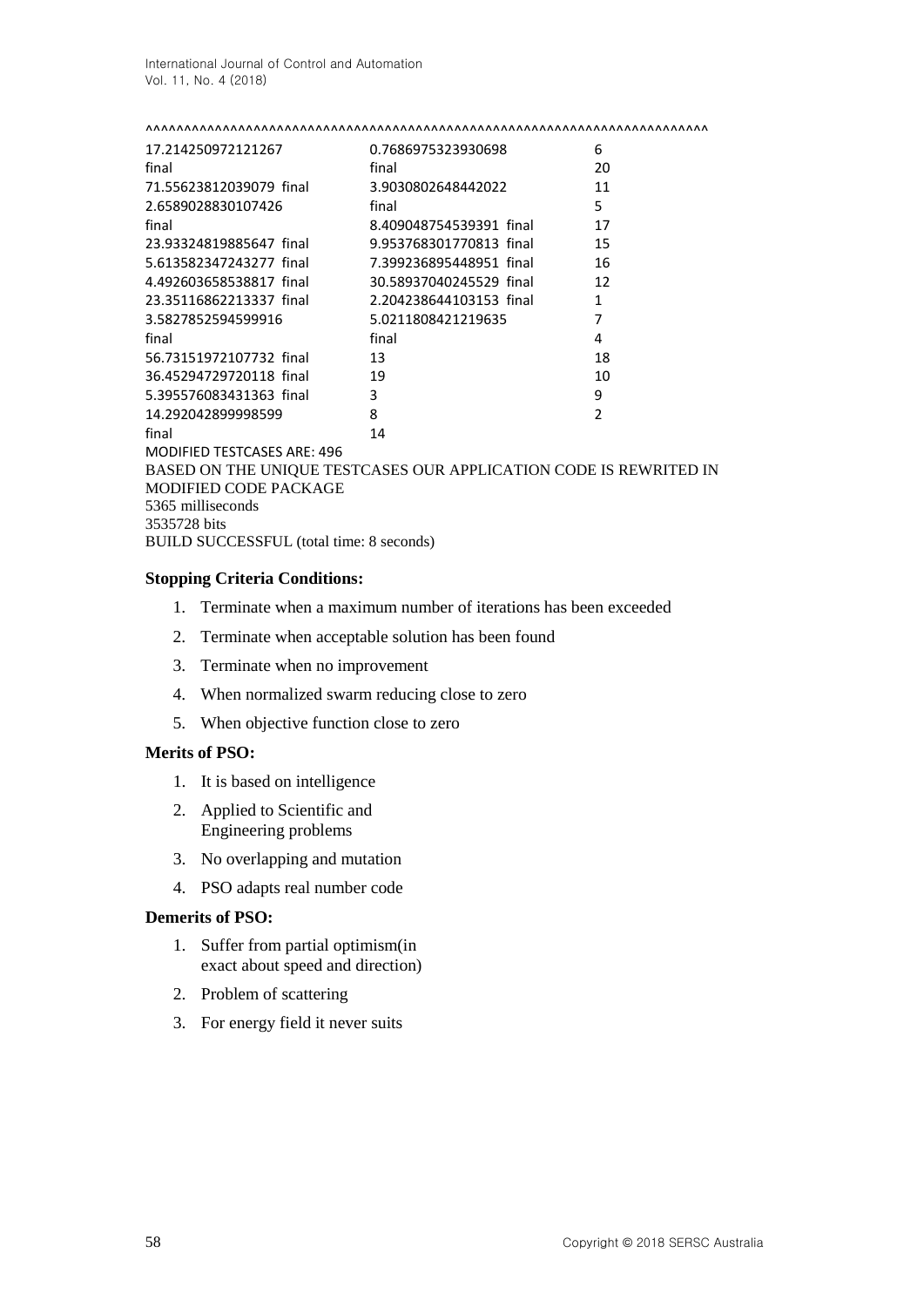## **5. Results and Discussion**

In our experiment, we have utilized the GA, PSO for Reducing Interactive Faults Based on Optimal Test Cases in Directed Random Testing**.** By seeing the Table 5.1 the fitness value for the suggested technique verified to be superior to the technique where GA is applied.

|                   | <b>Fitness values</b>    |            |  |
|-------------------|--------------------------|------------|--|
| <b>Iterations</b> | <b>Genetic Algorithm</b> | <b>PSO</b> |  |
| 25                | 547                      | 621        |  |
|                   | 520                      | 610        |  |
| 75                | 495                      | 558        |  |
|                   |                          |            |  |

**Table 5.1. Fitness Comparison for Different Iterations using GA and PSO**

The Figure 5.1 given below shows the graphical representation of fitness value using the GA and PSO. In this, the fitness values that are obtained from Genetic algorithm and PSO are being plotted. From the graph it is evident that our proposed method using PSO delivers better fitness value when compared to that of the GA.



### **Figure 5.1. Graphical Representation of Fitness Value for Different Iterations of GA, PSO**

The Table 2 given below shows the test count value obtained before and after optimization. The test case counts are to be reduced in order to select optimal test cases. The optimized result shows that test cases that are not relevant to the required process are being ignored which is evident from the Test case count obtained after optimization

|  |  |  |  |  |  | Table 2. Test Count Value Obtained Before and After Optimization |
|--|--|--|--|--|--|------------------------------------------------------------------|
|--|--|--|--|--|--|------------------------------------------------------------------|

|                   | <b>Test case count</b> |                 |  |  |
|-------------------|------------------------|-----------------|--|--|
| <b>Iterations</b> | Without<br><b>PSO</b>  | <b>With PSO</b> |  |  |
|                   |                        |                 |  |  |
| 25                | 661                    | 497             |  |  |
|                   |                        |                 |  |  |
| 50                | 661                    | 491             |  |  |
|                   |                        |                 |  |  |
| 75                | 661                    | 462             |  |  |
|                   |                        |                 |  |  |
| 100               | 661                    |                 |  |  |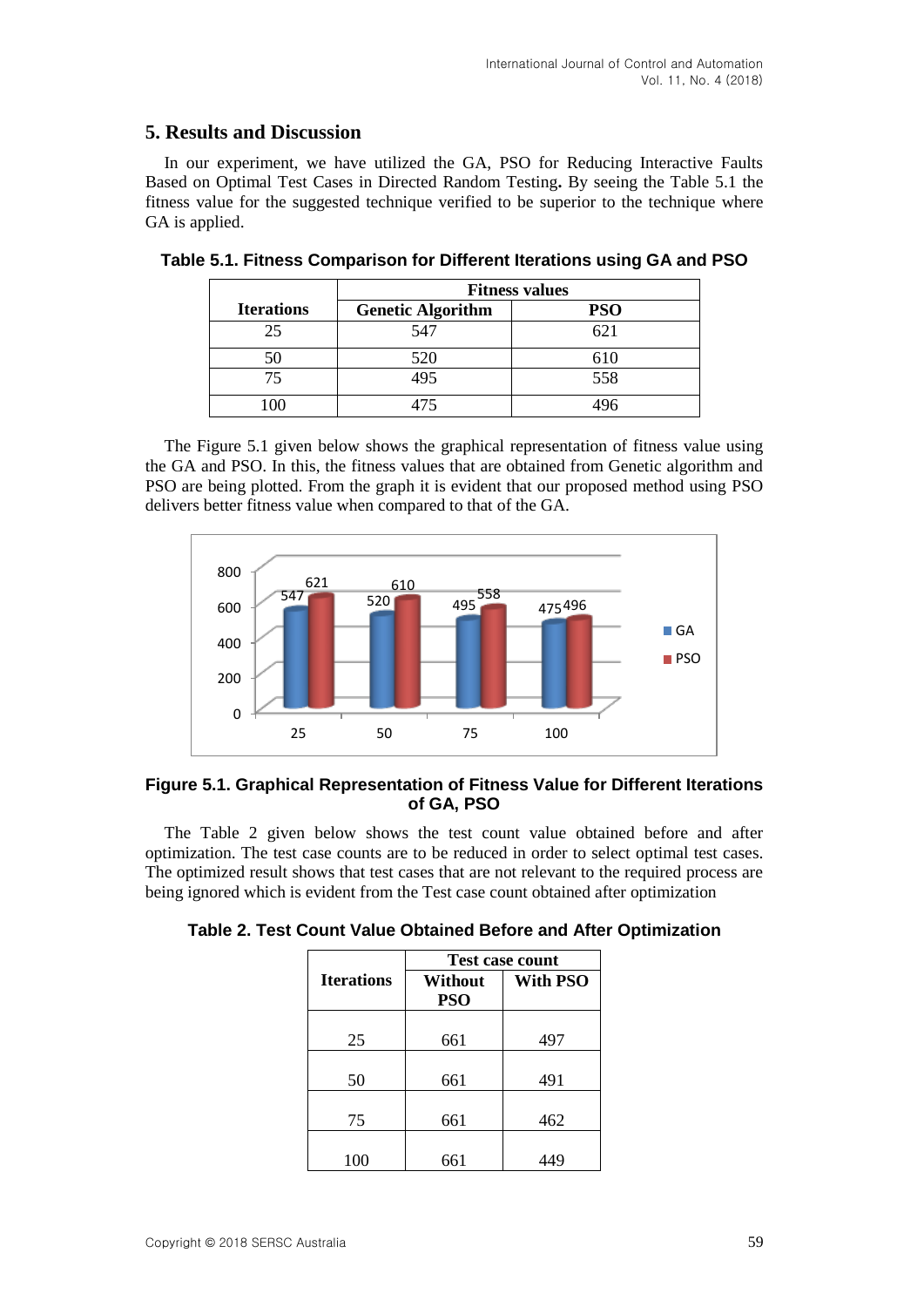The Figure 5 given below shows the graphical representation of Test count value which is obtained before and after optimization. From the graph it is evident that the Test case count has been reduced to a greater extend when compared to those obtained before optimization.



## **Figure 5.2. Graphical Representation for Test Count Value Obtained Before and After Optimization**

The Table 3 given below shows the time and memory usage of our proposed methodology. For each iteration the corresponding time and memory usage are calculated and the results are tabulated. By reducing the interactive faults here we reduce the execution time and memory usage. When the iteration increases, the time usage and memory usage are reduces automatically.

| Time usage<br>(milliseconds) | <b>Memory</b><br>usage<br>(Bits) |  |
|------------------------------|----------------------------------|--|
| 5214                         | 3699336                          |  |
|                              | 3535728                          |  |
|                              | 3289761                          |  |
|                              | 3146992                          |  |
|                              | 5365<br>5368<br>5741             |  |

**Table 3. Time and Memory Usage for Different Iterations**

The Figure 5.3 and Figure 5.4 given below shows the graphical representation of time and memory usage for different iteration of our proposed technique.



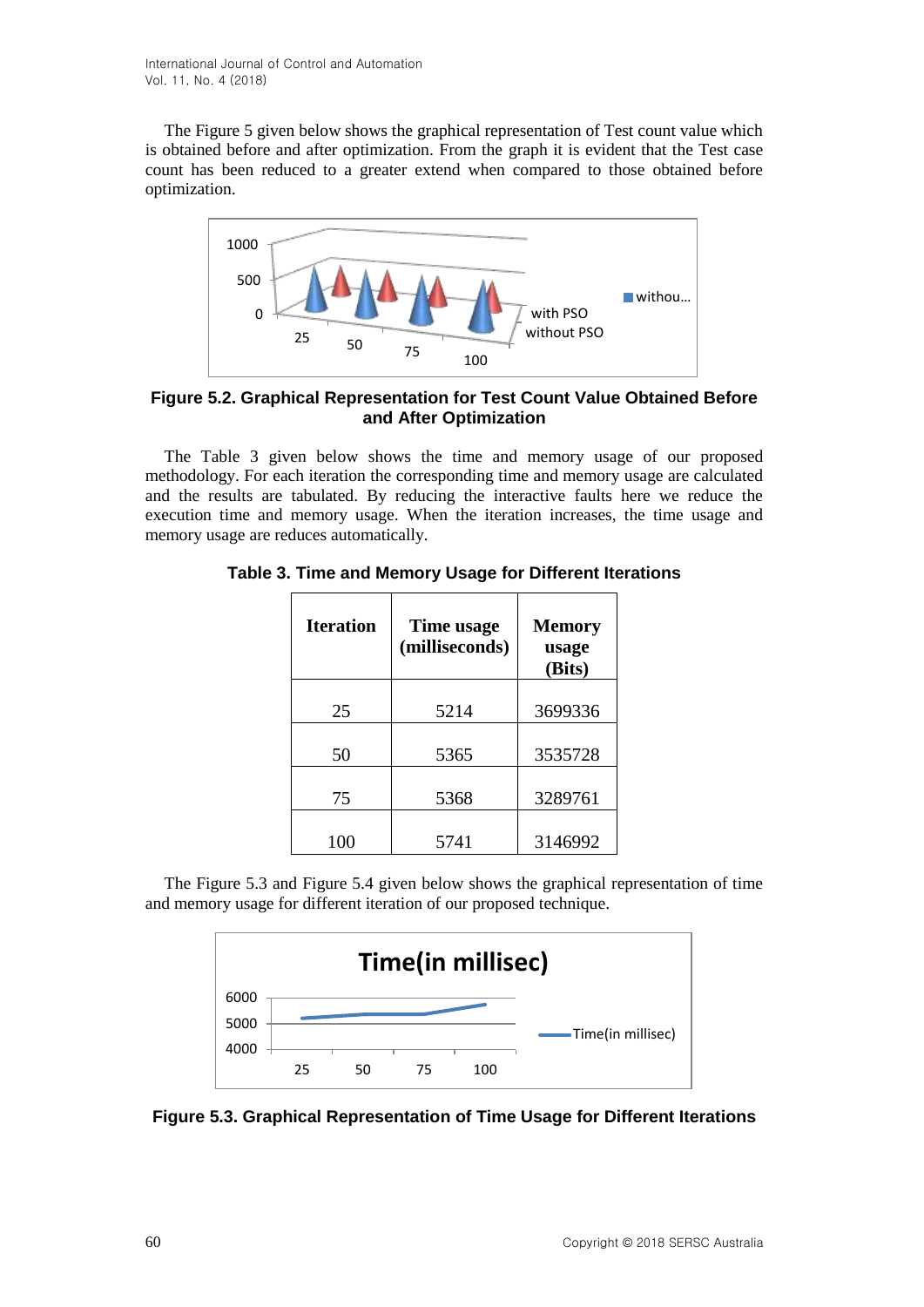

**Figure 5.4. Graphical Representation of Memory Usage for Different Iterations**

### **6. Conclusion**

In this paper, we have proposed a method for reducing interactive faults based on optimal test cases in directed random testing. The implemented method used to reduce the interactive faults based on Particle Swarm Optimization algorithm. Here, PSO generates the optimal result which will reduce the prohibited inputs. In order to reduce the fault, the proposed method uses the coverage metrics. The result shows that our proposed method remove the ambiguity of randomly generated test cases and produce the optimal result.

### **References**

- [1] Z. Quan Zhou, A. Sinaga and W. Susilo "On the Fault-Detection Capabilities of Adaptive Random Test Case Prioritization: Case Studies with Large Test Suites", Hawaii International Conference on System Sciences, **(2012)**, pp. 5584-5593.
- [2] J. Kempka, P. McMinn and D. Sudholt, "A theoretical runtime and empirical analysis of different alternating variable searches for search-based testing", Proceeding of conference on Genetic and evolutionary computation conference, ACM, **(2013)**.
- [3] J. Pablo Galeotti, G. Fraser and A. Arcuri, "Improving Search-based Test Suite Generation with Dynamic Symbolic Execution", In proceeding of IEEE International Symposium on Software Reliability Engineering (ISSRE), **(2013)**, pp. 360-369.
- [4] P. McMinn, "An identification of program factors that impact crossover performance in evolutionary test input generation for the branch coverage of C programs", Information and Software Technology, **(2013)**, pp. 153-172.
- [5] G. Fraser, A. Arcuri and P. McMinn, "A Memetic Algorithm for Whole Test Suite Generation", Journal of Systems and Software, **(2014)**, pp. 1-36.
- [6] J. Dionisio, T. Mota, I. Pinto and M. Niehus, "Real Time Random Number Generator Testing", Conference on Electronics, Telecommunications and Computers, vol. 17, **(2014)**, pp. 534-541.
- [7] X. Niu, Y. Wang and D. Wu, "A Method to Generate Random Number for Cryptographic Application", In proceeding of International Conference on Intelligent Information Hiding and Multimedia Signal Processing, **(2014)**, pp. 235-238.
- [8] A. Darvish and C. K. Chang "Black-box Test Data Generation for GUI Testing", In proceeding of IEEE International Conference on Quality Software, **(2014)**, pp. 133-138.
- [9] P. Malpani and P. Bassi, "Analytical & Empirical Analysis of External Sorting Algorithms", International Conference on Data Mining and Intelligent Computing, **(2014)**, pp. 1-6.
- [10] I. PutuEdySuardiyana Putra and P. Mursanto, "Centroids Based Adaptive Random Testing for Object Oriented Program", Proceeding of IEEE International Conference on Advanced Computer Science and Information Systems, **(2013)**, pp. 39-45.
- [11] T. Arts, A. Gerdes and M. Kronqvist, "Requirements on automatically generated random test cases", In Proceedings of IEEE Federated Conference on Computer Science and Information Systems, **(2013)**, pp. 1347-1354.
- [12] S. Ali Khan and A. Nadeem, "Automated Test Data Generation for Coupling Based Integration Testing of Object Oriented Programs using Evolutionary Approaches", International Conference on Information Technology, **(2013)**, pp. 369-374.
- [13] C. Chow, T. Yueh Chen and T. H. Tse, "The ART of Divide and Conquer An Innovative Approach to Improving the Efficiency of Adaptive Random Testing", In proceeding of IEEE International Conference on Quality Software, **(2013)**, pp. 268-275.
- [14] H. Tahbildar and B. Kalita, "Automated Software Test Data Generation: Direction of Research", International Journal of Computer Science & Engineering Survey (IJCSES), vol. 2, no. 1, **(2011)** February, pp. 99-120.